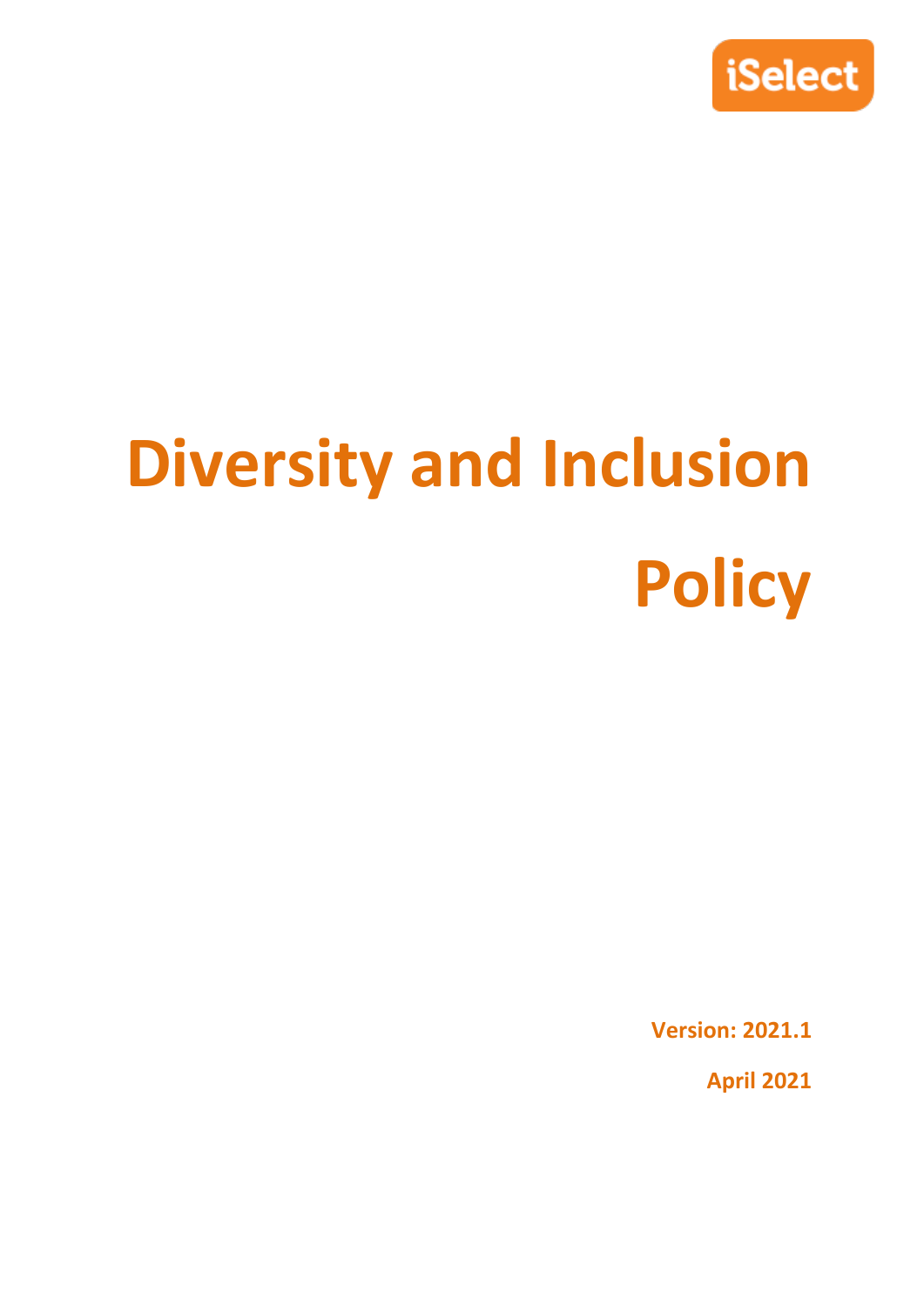# **Document Control**

# **Purpose**

iSelect is committed to its goal of fostering an inclusive and equitable work environment for all of its people. This policy outlines iSelect's strategy to achieve this goal and the means by which it will measure its success in this regard over time.

The iSelect Board of Directors ("the Board") and Management Team believe that iSelect's commitment to Diversity is not only the right thing to do, but that it makes good business sense as well. By maintaining its commitment to Diversity on the Board, within Management and all other levels of the organisation, iSelect is safeguarding the future success of the company by:

- a) aligning its internal demographics to those of its customers and the community at large; and
- b) harnessing the talents and life experiences of a broader group of people

## **1.2. Policy Information**

| <b>Policy Contact &amp; Owner:</b> | Executive People & Culture |  |
|------------------------------------|----------------------------|--|
| <b>Approver:</b>                   | Chief Executive Officer    |  |
| <b>Effective Date:</b>             | April 2017                 |  |
| <b>Next review date:</b>           | April 2022                 |  |

#### **1.3. Scope**

The iSelect Diversity and Inclusion Policy applies to all iSelect Board directors, company officers, executives, senior leaders, employees and contractors of iSelect.

# **1.4. Record keeping requirements**

Documents relating to this Policy will be retained for five years after they have been superseded.

# **1.5. Document History**

| <b>Version</b> | <b>Date Approved</b> | <b>Author</b>                            | <b>Description</b>                                    |
|----------------|----------------------|------------------------------------------|-------------------------------------------------------|
| v.2021.1       | April 2021           | <b>Executive People &amp;</b><br>Culture | Policy Update                                         |
| V.4            | <b>March 2018</b>    | Head of HR                               | Policy review.                                        |
| v.3            | April 2017           | Head of HR                               | Update following Council Charter review and<br>update |

**Diversity and Inclusion, 2021.1**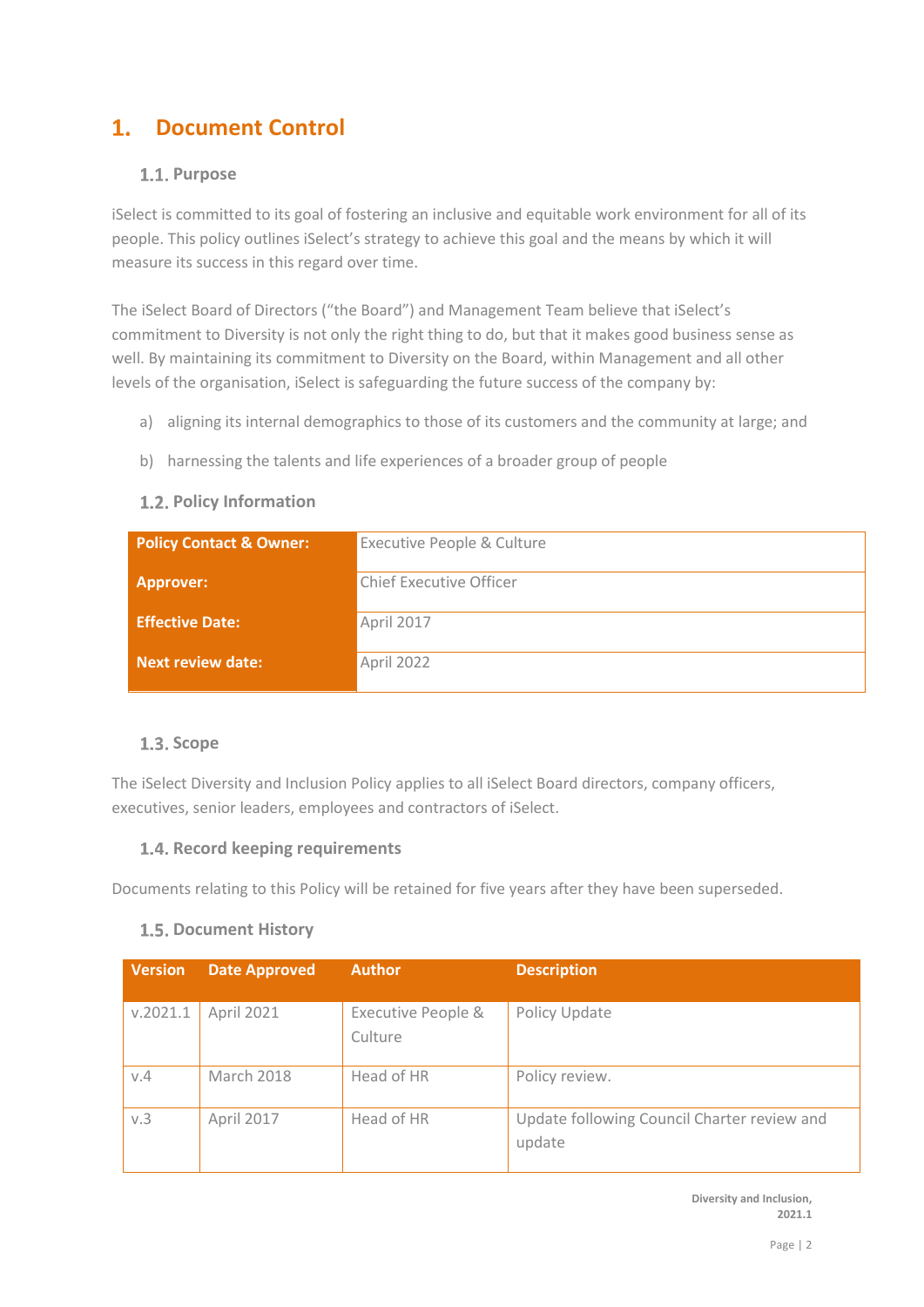| v.2    | 10 October 2016 | Board                    | Update following periodic review |
|--------|-----------------|--------------------------|----------------------------------|
| V. 1.1 | 24 August 2015  | <b>Company Secretary</b> | Updated for standard template.   |
| v. 1   | 27 August 2014  | <b>Board</b>             | Creation                         |

# **1.6. Definitions**

| <b>Term</b>    | <b>Definition</b>                                                 |  |
|----------------|-------------------------------------------------------------------|--|
| <b>iSelect</b> | iSelect Limited and any related entities, including subsidiaries. |  |
| Council        | Diversity and Inclusion Council                                   |  |

# **Related documents**

Diversity Council Charter.

# 2. **Policy**

#### **How we think about Diversity and Inclusion**

#### 2.1.1. The key principles of Diversity and Inclusion

iSelect is committed to its goal of fostering an inclusive and equitable work environment for all of its people. We want iSelect to be a place where everyone feels they belong because they are respected and valued for who they are and the contribution they make to the Company**.** This is strongly reflected in our values 'Have Heart', 'We respect individuality and inspire each other, so united as a team we can achieve anything.' and 'Be Brave', 'We're not afraid to be different'.

Diversity at iSelect encompasses all the characteristics that can differ between individuals. These characteristics include, but are not limited to gender, age, religion, race, ethnicity, language, sexual orientation, marital or relationship status, physical disability, mental or intellectual disability and political opinion.

At iSelect, diversity is about removing barriers to make sure everyone can fully participate in the workplace and have equal access to opportunities. Inclusion is about empowering people to contribute their skills and perspectives to enhance their sense of belonging and for the benefit of organisational performance and business outcomes.

> **Diversity and Inclusion, 2021.1**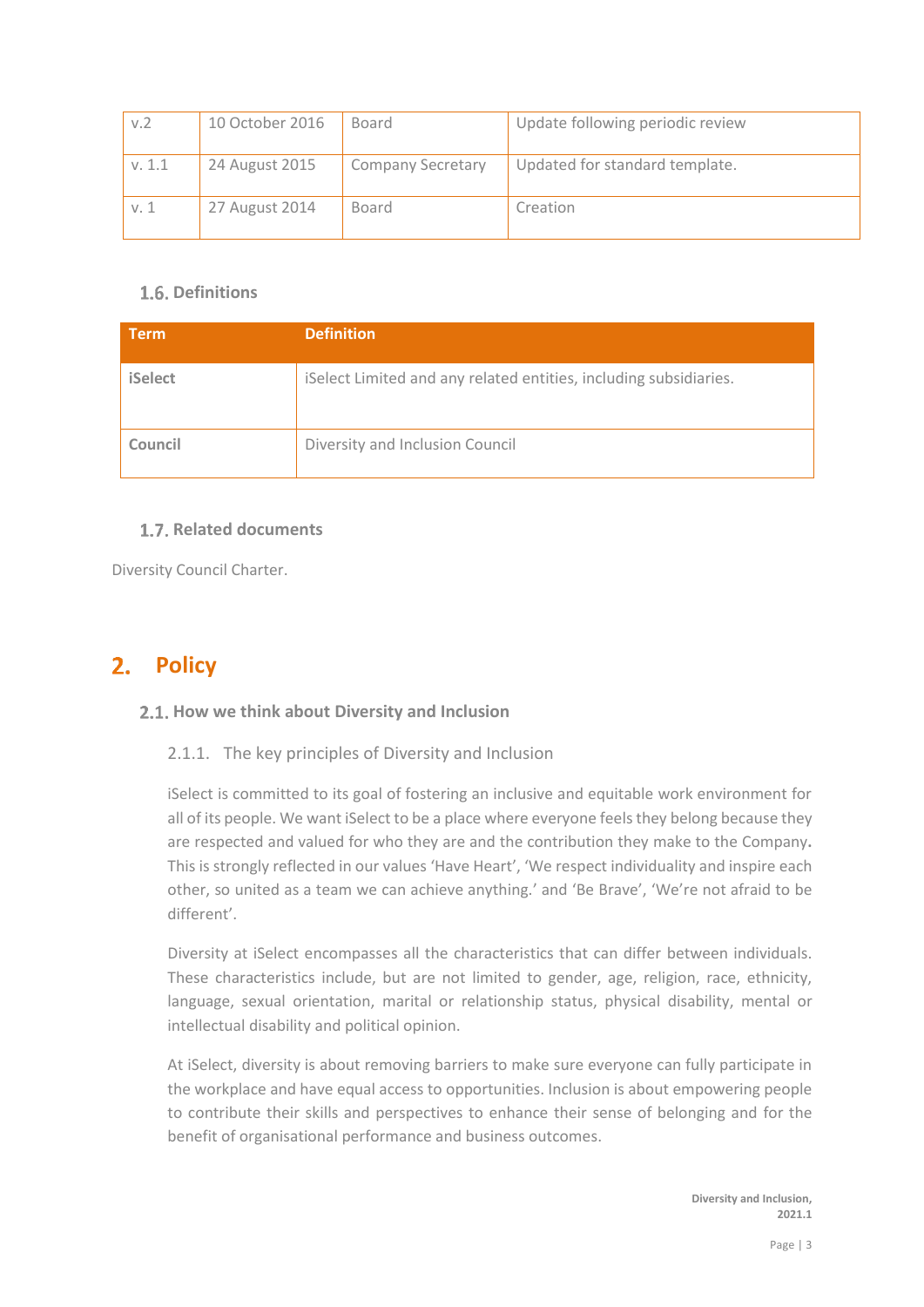The Board and all levels of Management maintain a shared commitment to ensuring all iSelect employees are provided equal opportunity to reach their full potential. The Board ensures that at all times there are measurable objectives for fostering Diversity and Inclusion and will assess annually both the objectives and progress in achieving them.

## 2.1.2. Board Diversity

iSelect's commitment to Diversity extends to Board appointments and succession processes to ensure the consideration of Diversity and Inclusion. This may include representation of women on the Board, subject to identification of candidates with appropriate skills. The Nominations Committee is responsible for advising the Board on Board appointments, including diversity considerations such as gender and cultural background, in addition to the skills, experience and expertise of potential Board candidates.

## **2.2. Our Diversity Strategy**

#### 2.2.1. What we are doing

iSelect is committed to the development and maintenance of fair and equitable business practices that assist it achieve its overarching diversity objectives. These practices include:

- a) recruiting and retaining a diverse and skilled workforce
- b) providing counselling and support services based on individual need
- c) providing an employee assistance program (EAP)
- d) providing leave including carer's leave, paid parental leave, paid domestic violence leave and recharge days that can reflect employee's own preferences around cultural or other individual needs
- e) providing flexible work arrangements
- f) enabling an internal Diversity Council

These practices are intended to acknowledge the individual needs of our people and ensure, regardless of characteristic, that they are respected in a compassionate and sustainable manner.

#### 2.2.2. iSelect Diversity and Inclusion Council

iSelect has established the iSelect Diversity and Inclusion Council which is responsible for implementing practices intended to acknowledge the individual needs of iSelect's people and ensure, regardless of characteristic, that they are respected in a compassionate and sustainable manner.